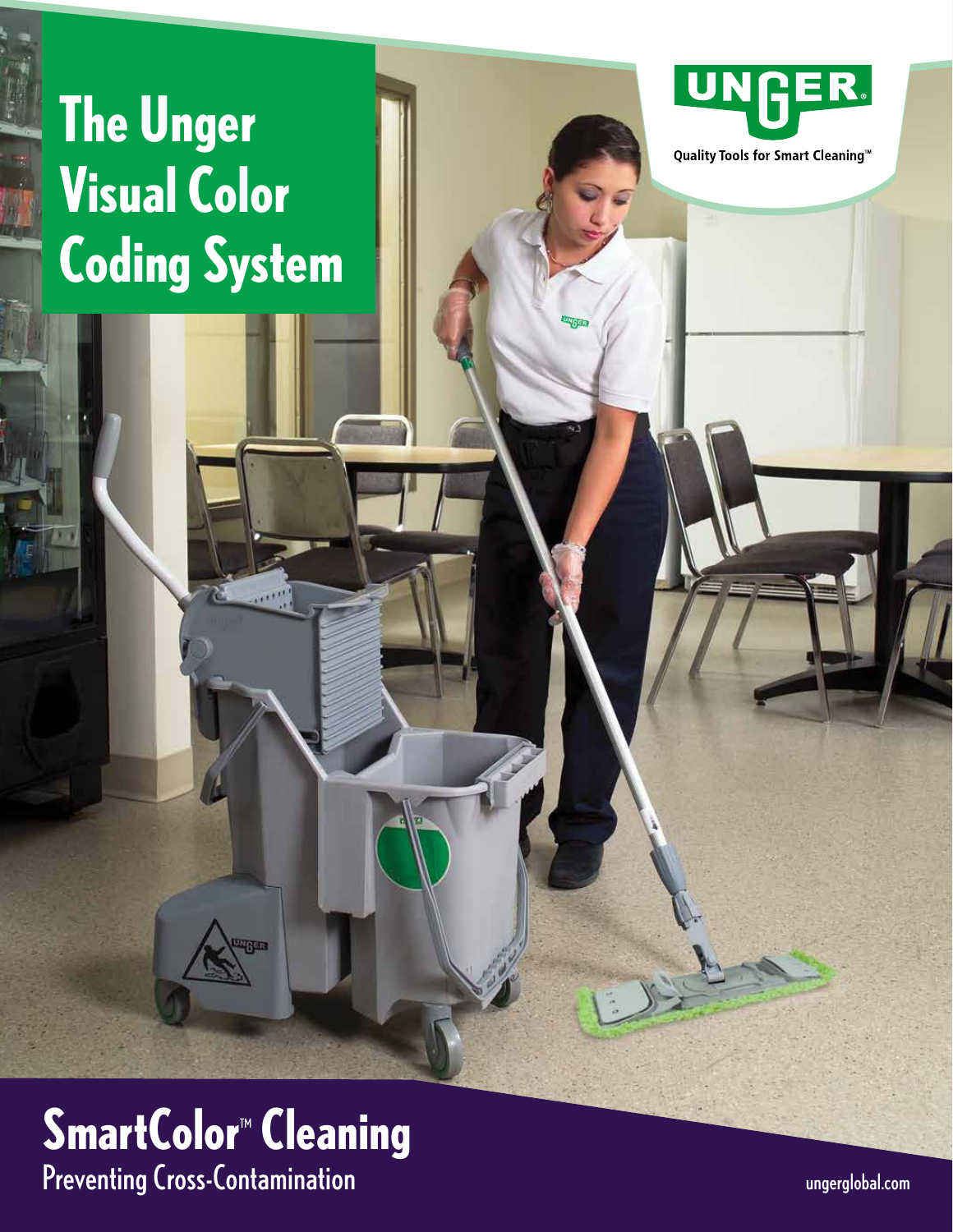# **Increase Productivity & Improve Hygiene**

Every facility is unique, which is why the Unger SmartColor<sup>™</sup> Cleaning System is the first visual color-coding system designed to designate specific cleaning zones. This system allows facility managers and workers the ability to organize equipment and prevent cross-contamination between work zones (example: using restroom mops in restroom areas only, not in public/food prep areas). The results are improved performance, better sanitation and cleaner facilities.

### **What is the Purpose of Color Coding?**

Unger's microfiber mops and pads are part of our SmartColor™ Cleaning System that combines superior technology with the productivity and sanitation benefits of visual coding.

#### RESTROOMS HIGH-BACTERIA AREAS

#### SPECIALITY AREAS LABORATORIES/GYMNASIUMS

#### BREAK ROOMS/KITCHENS FOOD SERVICE AREAS

#### GENERAL AREAS LOW-RISK BACTERIA AREAS OFFICES/LOBBIES/CLASSROOMS





## **The Advantages of Color-Coding**

The SmartColor<sup>™</sup> system is an intuitive visual coding system, reducing language and literacy barriers when training a diverse workforce in proper cleaning procedures. Color-coding also provides supervisors with quick visual indicators for monitoring employee activity to prevent tool and chemical misuse.

#### **PREVENTS CROSS-CONTAMINATION**

Distinct color-coding makes it easy to separate tools into their correct areas of use or cleaning task reducing bacteria cross-contamination between high and low-risk areas.

#### **ENHANCES BUILDING SAFETY**

Color-coding reduces risk of accidents arising from the misuse of tools or chemicals in the wrong area.

#### **SIMPLIFIES SUPPLY MANAGEMENT**

By keeping cleaning tools in their proper areas, SmartColor<sup>™</sup> allows custodial departments to keep track of their equipment and supplies.

#### **DETERS CHEMICAL MISUSE**

 $S<sub>mart</sub>Color<sup>TM</sup> reduces the transfer of$ harmful substances by isolating potentially hazardous cleaning chemicals into their appropriate areas.

#### **ELEVATES EMPLOYEE PERFORMANCE**

 $S$ martColor<sup>™</sup> enhances the professional appearance of employees and increases their efficiency by making it easy to organize the cleaning process.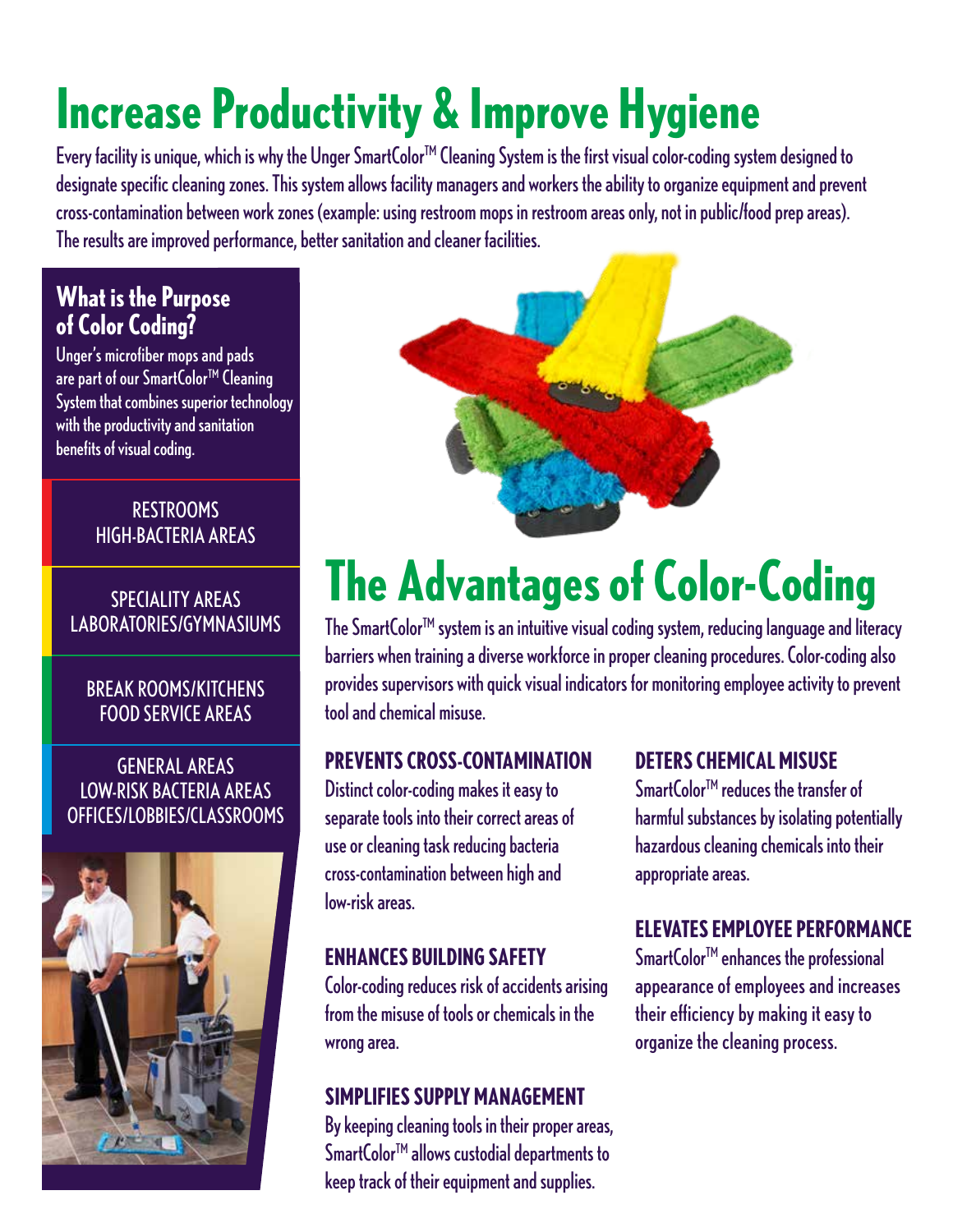## **SmartColor<sup>™</sup> Product Zone Designation**

There are two different ways to designate Unger tools with the SmartColor™ Coding System: stickers that adhere to the product, and product color.



Unger's line of SmartColor<sup>™</sup> cleaning products includes a set of stickers used to designate the cleaning zone that tool is to be designated to.

It is best practice to pair the appropriate cleaning tools together (dual bucket/ mop handle/microfiber mop) when cleaning as well as storage.

Mismatching these tools can cause cross-contamination of soil and chemicals throughout the facility.

#### PRODUCT **COLOR**



#### **SmartColor<sup>™</sup> Mops and MicroWipeTM Microfiber Cloth**

Unger's line of SmartColor<sup>™</sup> mops and microfiber cloth are specificaly colored to perform tasks in designated areas.

When using color-coded mops, be sure to use a mop handle (as well as any other Unger cleaning tools) that are also color designated to the same area.

#### UNGER **EXCELLATM**



### **Unger Excella™ Floor Cleaning System**

Unlike other mop systems that are part of the SmartColor<sup>™</sup> color coding system, the Unger Excella™ Cleaning Pads are available in only one mop color (gray).

Designate the cleaning zone color for the cleaning pad by removing/cutting off the undesired colors.

The Unger Excella<sup>™</sup> line of cleaning pads also includes the Restroom Cleaning Pad which does not have color coding tag, but features a red colored seam to indicate restroom use only.

ungerglobal.com